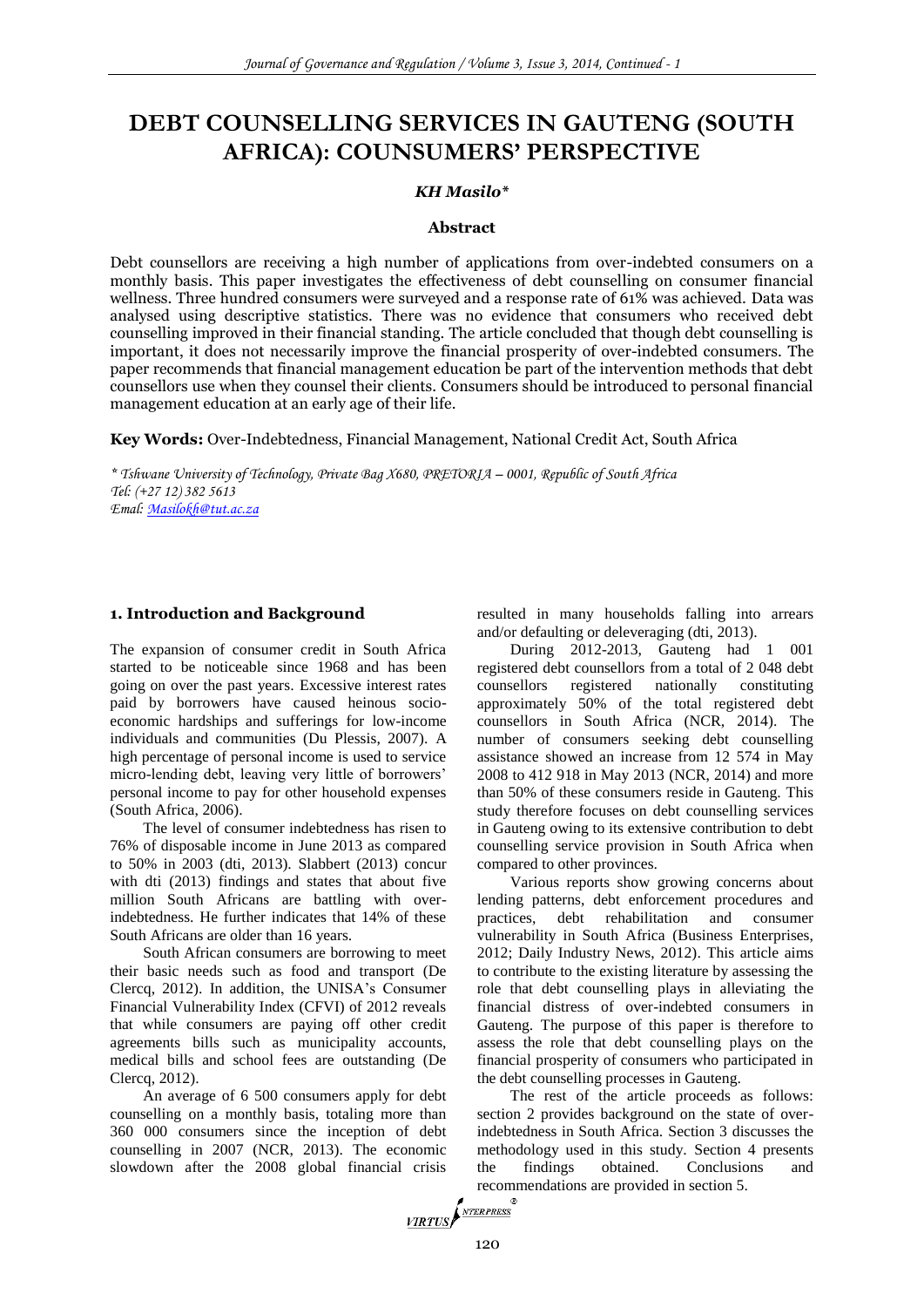# **2. Literature Review**

Due to the high level of over-indebted consumers and the increase in number of consumers who are applying for debt counselling every month in South Africa, this section therefore discusses two conceptual frameworks within which consumers become over-indebted and the role of debt counselling.

#### *2.1 Consumer over-indebtedness*

According to Kelly-Louw (2008), a consumers is over-indebted if the majority of available information at the time a determination is made indicates that the consumer is or will be unable to pay-off all the debt (within a stipulated period) under the credit agreement. Bester (2013) further explains that a consumer is over-indebted if his or her income, over an extended period, is not sufficient to service the debt on time and provide for household expenses. This could either be because his or her financial commitments have changed or because the consumer has borrowed and spend more money than he or she earns (NCR, 2013).

#### *2.2 Causes of Over-indebtedness*

#### *2.2.1 Declining incomes*

The economic recession in South Africa had a negative impact on employment and ultimately

reduced individuals' incomes (Davel, 2010). This resulted in a growing number of consumers falling into arrears on their debt repayment and ultimately becoming over-indebted. According to NCR (2013), from a total of 19.3 million credit active consumers, 7.3 million have accounts that are more than three months in arears and 3.6 million are considered deeply impaired.

# *2.2.2 Reckless lending*

Over-indebtedness arises as a result of reckless lending and subsequently high interest charged by the credit providers (Swart, 2010). Reckless lending occurs when the credit provider advances credit to a consumers without proper assessment of the consumer's creditworthiness (NCR, 2013). In such occurrences, the debt becomes a burden for the consumer, which contributes to the consumer's overindebtedness.

# *2.2.3 Unsecured lending*

A significant number of consumers use much of their disposable income to service debt while unsecured lending is also driving the debt spiral (Bester, 2013). According to Bailey (2013), South African consumers are experiencing financial difficulties because of the increase in unsecured loans offered by financial institutions as indicated in Table 1.

| <b>Bank</b>          | <b>Maximum amount that can be</b><br>offered | <b>Maximum repayment term</b> |
|----------------------|----------------------------------------------|-------------------------------|
| <b>ABSA</b>          | R <sub>150</sub> 000                         | 84 months                     |
| <b>Standard Bank</b> | R <sub>120</sub> 000                         | 42 months                     |
| Nedbank              | R <sub>120</sub> 000                         | 60 months                     |
| <b>FNB</b>           | R <sub>150</sub> 000                         | 60 months                     |
| African Bank         | R <sub>180</sub> 000                         | 84 months                     |
| Capitec              | R <sub>230</sub> 000                         | 84 months                     |

#### **Table 1.** Amounts of unsecured loans and repayment terms

*Source: Moneyweb (2013)*

Theobald and Dick (2013) affirm that unsecured lending has grown from R7 billion in 2008 to R29 billion in 2012 with loans of longer than three years increasing by 32%, and loans of more than R15 000 increasing by 36% in the same period. The authors also indicate that the unsecured lending market is currently dependent on indebted consumers who need to keep paying their instalments on larger, longer duration loans.

Unsecured loans or 'signature loans' are becoming popular to consumers because financial institutions issue them without attaching any collateral, requiring only the individual's signature (Pritchard, 2013). With offers of quick, easy and large amount of money available from the financial

institutions, consumers are feeling the pinch (NCR, 2013). There are a growing number of consumers falling into arrears on their debt payments (De Waal, 2013). Consumers are therefore resorting to debt counselling for assistance and protection.

# *2.3 Assisting over-indebted consumers*

The vast expansion in credit buying since 1968 and the resulting involvement by consumers into heavy indebtedness beyond their means has been a call for concern for the South African government. In addressing this problem, the government introduced the National Credit Act (NCA) No 34 of 2005. The main objective of the NCA is to promote a fair and non-discriminatory marketplace for access to

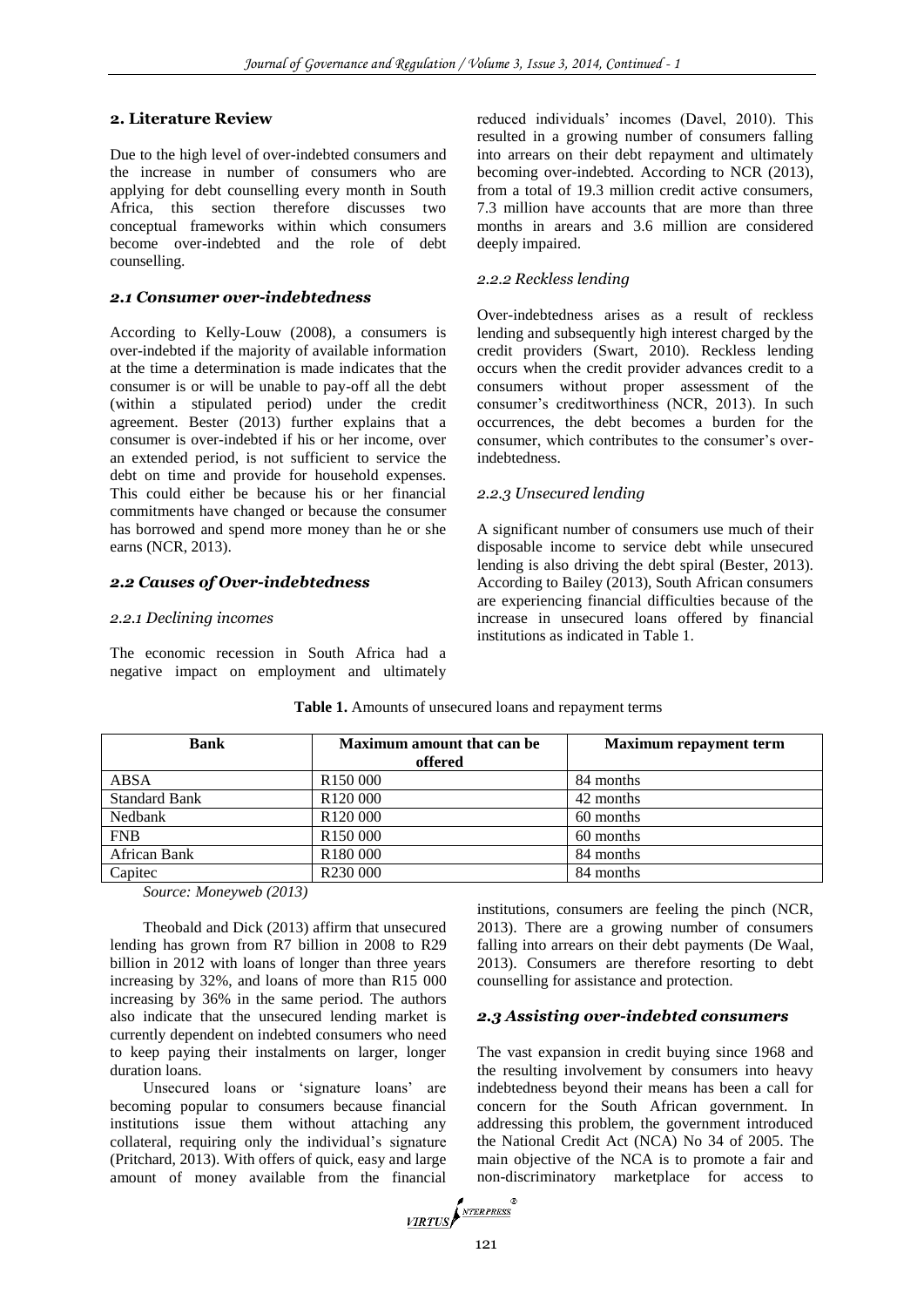consumer credit and to provide for the general regulation of the consumer credit (South Africa, 2006).

In support of the objectives of the NCA, the National Credit Regulator (NCR) was established in 2006 and it was tasked with the regulation of the South African credit industry. With the introduction of the NCR, debt counselling was established.

Debt counselling was introduced in 2007 to provide a definite process for helping consumers who are encountering problems with their debt repayment (NCR, 2010). It provides a consistent system of debt restructuring, enforcement and judgment, which places priority on the eventual satisfaction of the consumer's obligations under the credit agreements (De Wet, 2011:1-2). A consumer who is experiencing debt repayment problems may seek debt restructuring assistance by applying for debt counselling service at any debt counsellor of his or her choice (Debt Counselling Help South Africa, 2009).

Since its inception, debt counselling process has been plagued with challenges and obstacles (Groenewald, 2010). The challenges differ in terms of the capacity of debt counsellors and the levels of satisfaction of the stakeholders. In assessing the preparedness of the debt counsellors before they start with debt review process, Groenewald (2010) launched an intensive study to determine the competency requirements and the skills needed for the debt counsellors. The findings revealed that some debt counsellors were incompetent. They lacked integrity and knowledge of financial management as well as knowledge of credit legislation.

The Africa International Advisors (AIA) conducted a survey in 2010 to determine the levels of satisfaction amongst consumers and debt counsellors. The findings revealed that most of the consumers did not have any difficulty in finding a suitable debt counsellor but they highlighted poor communication between themselves and the debt counsellors. The majority of the debt counsellors were satisfied with the service they received from the NCR but complained about the co-operation they received from credit providers (AIA, 2010).

Although debt counselling service in South Africa has been a primary debt relief remedy for over-indebted consumers, it still needs standardisation and acceptance amongst consumers and debt counsellors (Business Enterprises, 2012). Research conducted by the University of Pretoria Law Clinic indicated that between 2008 and 2012, approximately 296 544 debt-stressed consumers applied for debt counselling, and that this number could increase in subsequent years (Business Enterprises, 2012).

A quantitative approach was adopted to determine the role of debt counselling service that is provided by debt counsellors to over-indebted consumers in Gauteng. The sampled respondents were selected using the snowball non-probability sampling technique. Fifteen debt counsellors were randomly selected from Johannesburg, Tshwane and Ekurhuleni municipalities. These debt counsellors were requested to identify and forward questionnaires to 20 consumers whom they have offered debt counselling service between the years 2008 and 2011. The sample therefore comprised of 300 (15 X 20) consumers who received debt counselling service from the selected 15 debt counsellors.

# *3.1 Data collection*

The self-developed structured questionnaire, comprising mainly of a 5-point Likert-type scale was designed. The questionnaire comprised of five sections, namely demographic information, knowledge of debt counselling concept, debt counselling process, effectiveness of the debt counselling process and the effect of debt counselling. A total of 300 questionnaires were distributed, and only 182 were returned making a response rate of 61%. The validity of the questionnaire was assessed by means of exploratory factor analysis (Grayson, 2004).

# *3.2 Data analysis*

Data was analysed using the Statistical Package for Social Sciences (SPSS) version 22.0 software. The statistical measurement tools like the chi-square, degree of freedom and significance measures were used. Results obtained were analysed, interpreted and presented by making use of both frequency tables and graphs.

# *3.2.1 Validity and reliability test*

The exploratory factor analysis (EFA) was used to determine whether each question contributed to their respective constructs as contained in the questionnaire and to identify the hidden dimensions or constructs which may or may not be noticeable from direct analysis. The Bartlett's test of sphericity and the Kaiser- Meyer-Olkin (KMO) measures were employed to test the suitability of each question (Pallant, 2010). Table 2 indicates that the sample was adequate because the KMO measure yielded a value of 0.835 which is a good value (Wright, 2003:123). The data also proved to be suitable for factor analysis because the Bartlett's test was below 0.05 (Pallant, 2010).

#### **3. Research Methodology**

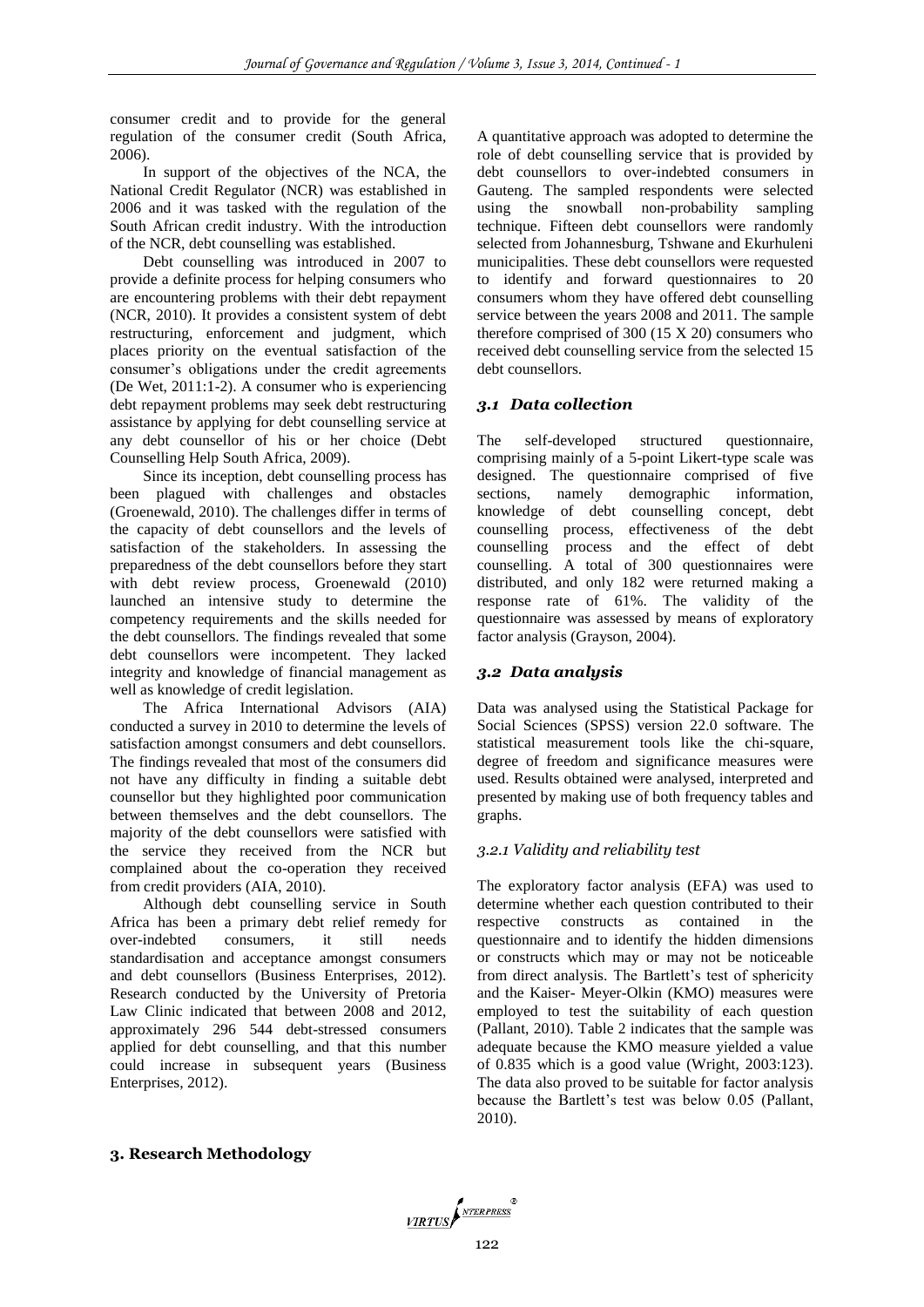#### **Table 2.** KMO and Bartlett's Test

| Kaiser-Mever-Olkin Measure of Sampling Adequacy. | 0.835              |          |
|--------------------------------------------------|--------------------|----------|
| Bartlett's Test of Sphericity                    | Approx. Chi-Square | 1853.798 |
|                                                  |                    | 120      |
|                                                  | Sig.               | 0.000    |

The factor analysis identified three factors from the data, meaning that there were three underlying dimensions which were identified as separate factors that relate to the role of debt counselling service on the financial prosperity of consumers in Gauteng. Table 3 indicates the factor loading of the three factors that were extracted by rotating the component matrix.

| <b>Rotated Component Matrix<sup>a</sup></b>                      |      |                  |      |  |  |  |  |  |
|------------------------------------------------------------------|------|------------------|------|--|--|--|--|--|
|                                                                  |      | Factor/Component |      |  |  |  |  |  |
|                                                                  |      | 2                | 3    |  |  |  |  |  |
| SecCQ10                                                          |      | .705             |      |  |  |  |  |  |
| SecCQ11                                                          |      | .837             |      |  |  |  |  |  |
| SecCQ13                                                          |      | .796             |      |  |  |  |  |  |
| SecCQ14                                                          |      | .645             |      |  |  |  |  |  |
| SecDQ16                                                          | .716 |                  |      |  |  |  |  |  |
| SecDQ17                                                          | .808 |                  |      |  |  |  |  |  |
| SecDQ18                                                          | .706 |                  |      |  |  |  |  |  |
| SecDQ19                                                          | .705 |                  |      |  |  |  |  |  |
| SecDQ20                                                          | .792 |                  |      |  |  |  |  |  |
| SecDQ21                                                          | .559 |                  |      |  |  |  |  |  |
| SecEQ22                                                          | .678 |                  |      |  |  |  |  |  |
| SecEQ23                                                          | .779 |                  |      |  |  |  |  |  |
| SecEQ24                                                          |      |                  | .832 |  |  |  |  |  |
| SecEQ25                                                          |      |                  | .799 |  |  |  |  |  |
| SecEQ26                                                          |      |                  | .849 |  |  |  |  |  |
| SecEQ27                                                          |      |                  | .633 |  |  |  |  |  |
| Extraction Method: Principal Component Analysis.                 |      |                  |      |  |  |  |  |  |
| Rotation Method: Varimax with Kaiser Normalization. <sup>a</sup> |      |                  |      |  |  |  |  |  |
| a. Rotation converged in 6 iterations.                           |      |                  |      |  |  |  |  |  |

## **Table 3.** Principal Component Analysis

#### **Table 4.** Communalities

| <b>Communalities</b>                             |         |            |  |  |  |  |  |  |  |
|--------------------------------------------------|---------|------------|--|--|--|--|--|--|--|
|                                                  | Initial | Extraction |  |  |  |  |  |  |  |
| SecCQ10                                          | 1.000   | .585       |  |  |  |  |  |  |  |
| SecCQ11                                          | 1.000   | .799       |  |  |  |  |  |  |  |
| SecCQ13                                          | 1.000   | .757       |  |  |  |  |  |  |  |
| SecCQ14                                          | 1.000   | .515       |  |  |  |  |  |  |  |
| SecDQ16                                          | 1.000   | .742       |  |  |  |  |  |  |  |
| SecDQ17                                          | 1.000   | .732       |  |  |  |  |  |  |  |
| SecDQ18                                          | 1.000   | .640       |  |  |  |  |  |  |  |
| SecDQ19                                          | 1.000   | .546       |  |  |  |  |  |  |  |
| SecDQ20                                          | 1.000   | .707       |  |  |  |  |  |  |  |
| SecDQ21                                          | 1.000   | .391       |  |  |  |  |  |  |  |
| SecEQ22                                          | 1.000   | .610       |  |  |  |  |  |  |  |
| SecEQ23                                          | 1.000   | .683       |  |  |  |  |  |  |  |
| SecEQ24                                          | 1.000   | .782       |  |  |  |  |  |  |  |
| SecEQ25                                          | 1.000   | .708       |  |  |  |  |  |  |  |
| SecEQ26                                          | 1.000   | .752       |  |  |  |  |  |  |  |
| SecEQ27                                          | 1.000   | .436       |  |  |  |  |  |  |  |
| Extraction Method: Principal Component Analysis. |         |            |  |  |  |  |  |  |  |

Factor 1 deals with effectiveness of the debt counselling process (ETDC), while Factor 2 has to do with the debt counselling process (DCP) and Factor 3 relates to the effect of debt counselling (EDC). The rotated component matrix converged after 6 iterations and each construct excluding questions 12, 15 and 28 fits well. These three questions did not load on any of the factors due to paucity of validity whereas

$$
\underbrace{\textit{VIRTUS}}\!\!\!\int^{\textit{NTERPRESS}}\!\!\!\!
$$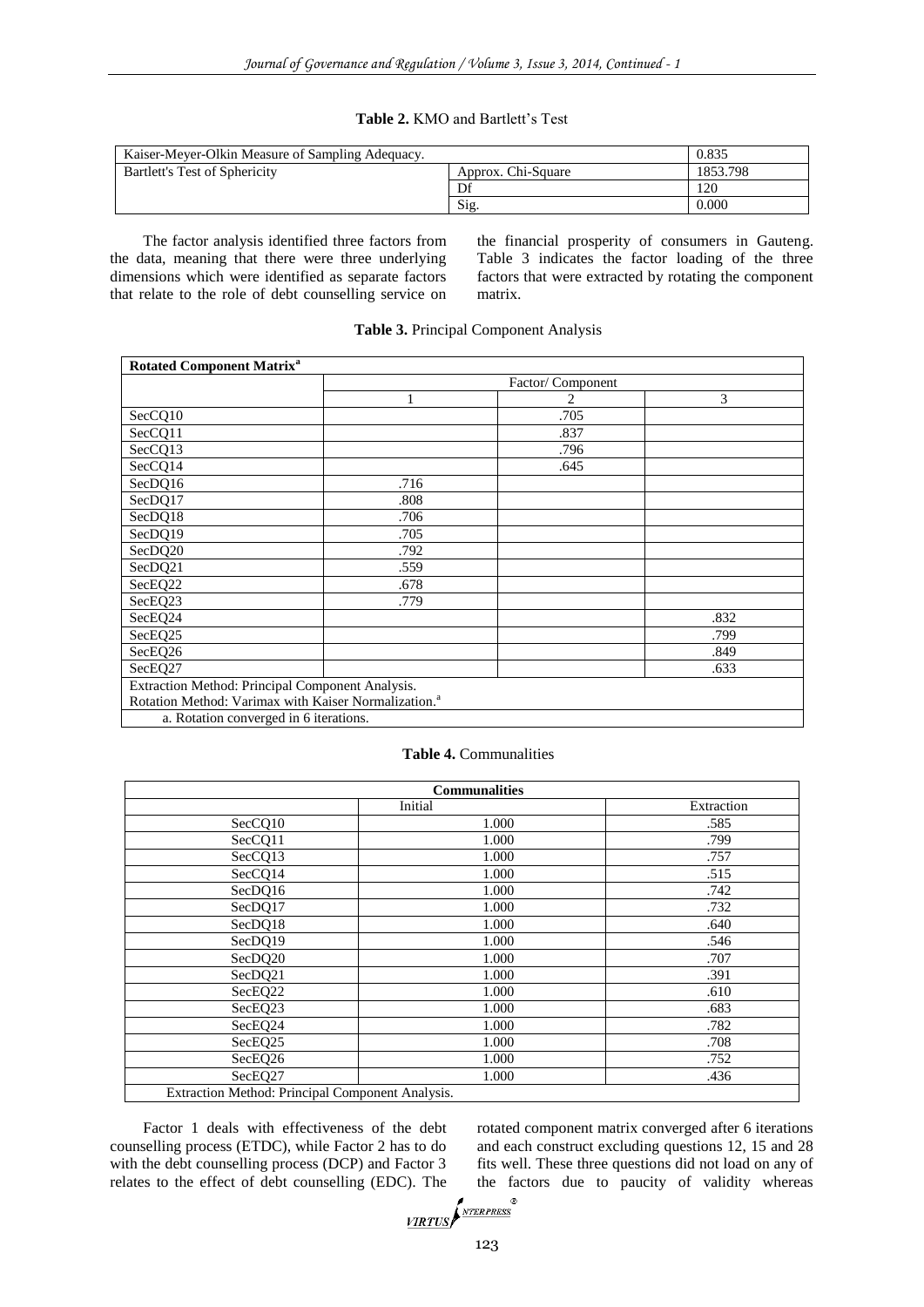questions 22 and 23 were transferred from factor 3 to factor 1.

From the 16 items (Q10, Q11, Q13, Q14, Q16, Q17, Q18, Q19, Q20, Q21, Q22, Q23, Q24, Q25, Q26 and Q27), communalities were reasonable as

#### **4. Empirical Findings**

## *4.1 Demographic characteristics of respondents*

The demographic profile of respondents indicated that 43% were males and 57% were females. Most of the respondents (43%) were between the ages of 40- 49. More than 40% of the respondents did not have matric and only 36% had higher qualifications. In addition, more than half (51%) were married while 32% were single. The rest were either divorced or widowed. Most of the respondents (37%) resided in Tshwane municipality.

their extraction ranges from 0.391 to 0.799 which is relatively close to 1 as illustrated by Table 4. A value which is close to 1 indicates that an item correlates highly with the rest of the items.

## *4.2 Knowledge of debt counselling services*

Table 5 indicates that the majority (93%) of respondents agreed that debt counselling in South Africa is a new concept while 64% also agreed that it was easy for them to access the debt counsellors in their geographical areas. The results also indicate that a large number (75%) of the respondents were referred by someone to apply for debt counselling. Based on the results, it can be concluded that the respondents knew nothing about debt counselling, and as such, they were referred by other people to apply for debt counselling service, hence they said it was a new concept in South Africa.

#### **Table 5.** Knowledge of debt couselling service

| <b>Ouestions</b>                                                     | Yes   |       | No    |       |  |
|----------------------------------------------------------------------|-------|-------|-------|-------|--|
|                                                                      | Count | $\%$  | Count | $\%$  |  |
| SecBQ7 -Debt counselling is relatively a new concept in South Africa | 169   | 92.9% |       | 7.1%  |  |
| SecBO8 -Debt counsellors are easily accessible                       | 117   | 64.3% | 65    | 35.7% |  |
| SecBQ9 -Someone referred me to a debt counsellor                     | 136   | 74.7% | 46    | 25.3% |  |

*4.3 Knowledge of the debt counselling process*

| <b>Section C Questions</b>                                                         |                | Strongly<br>Disagree<br>Disagree |          |               | Uncertain |      | Agree |      | <b>Strongly Agree</b> |      |
|------------------------------------------------------------------------------------|----------------|----------------------------------|----------|---------------|-----------|------|-------|------|-----------------------|------|
|                                                                                    | N              | $\%$                             | N        | $\frac{0}{6}$ | N         | $\%$ | N     | $\%$ | N                     | $\%$ |
| Q10 - It was easy for me to<br>apply for debt counselling                          | $\Omega$       | 0.0                              | 4        | 2.2           | 4         | 2.2  | 98    | 53.8 | 76                    | 41.8 |
| Q11 -I was informed about<br>the process and fees before I<br>signed any document  | $\Omega$       | 0.0                              | 1        | 0.5           | 3         | 1.6  | 98    | 53.8 | 80                    | 44.0 |
| Q12 - It took 2 to 3 months for<br>my application to be.<br>processed              | 13             | 7.1                              | 7        | 3.8           | 36        | 19.8 | 70    | 38.5 | 56                    | 30.8 |
| Q13 - An affordable monthly<br>repayment was arranged for<br>my debts              | $\Omega$       | 0.0                              | $\Omega$ | 0.0           | 6         | 3.3  | 93    | 51.1 | 83                    | 45.6 |
| Q14 -I paid a single amount<br>to PDA* every month                                 | $\overline{c}$ | 1.1                              | 2        | 1.1           | 1         | 0.5  | 95    | 52.2 | 82                    | 45.1 |
| Q15 -I was always<br>kept<br>update with the progress and<br>status of my accounts | 13             | 7.1                              | 21       | 11.5          | 21        | 11.5 | 71    | 39.0 | 56                    | 30.8 |

#### **Table 6.** Responses on debt counselling process

\* PDA = Payment Distribution Agency

Table 6 indicates that more than half (between 51.1% and 53.8%) of the respondents agreed that it was easy for them to apply for debt counselling, they were informed about debt counselling process and fees, an affordable and manageable monthly repayment was arranged for all their debts (even though the amount they owed increased due to interests charged), and they paid a single amount to

PDAs every month. Only 39% agreed that debt counsellors took 2 to 3 months to process their applications and to update them of the progress and status of their accounts.

VIRTUS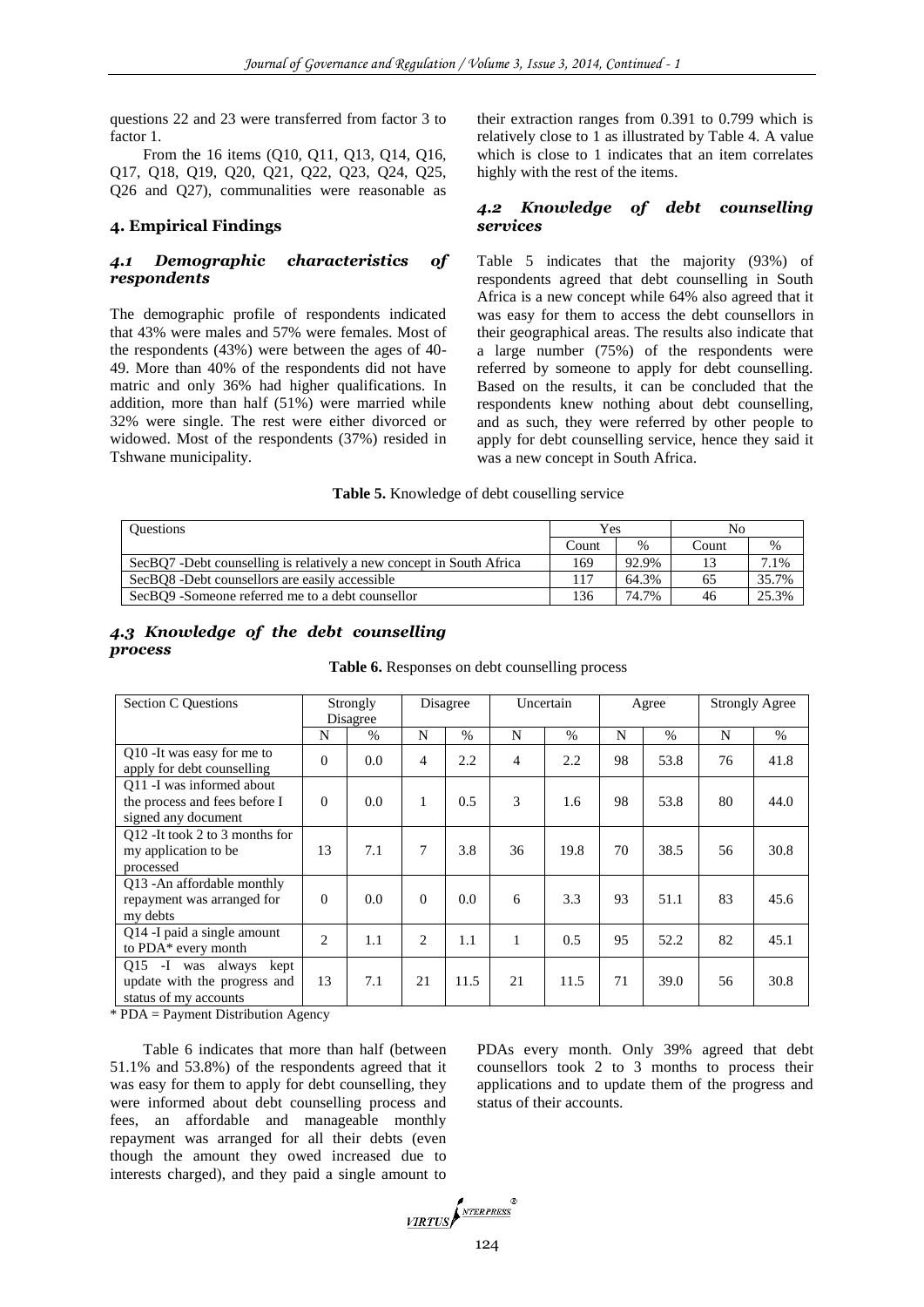# *4.4 Effectiveness of the Debt Couselling Process*

Table 7 indicates that almost half (between 46.7 and 50%) of the respondents strongly agreed that debt counselling gave them peace of mind, debt counselling assisted them in paying their debts, debt counselling prevented their assets from being

reposed, and debt counselling prevented creditors from taking legal action against them. Less than half (44%) of the respondents strongly agreed that debt counselling taught them to manage their finances and only 33% strongly agreed that debt counselling is an answer to their debt problems.

| <b>Table 7.</b> Responses on effectiveness of the debt counselling process |  |
|----------------------------------------------------------------------------|--|
|----------------------------------------------------------------------------|--|

| <b>Section D Questions</b>                                                      | Strongly<br>Disagree |      | Disagree       |      | Uncertain |      | Agree |      | <b>Strongly Agree</b> |      |
|---------------------------------------------------------------------------------|----------------------|------|----------------|------|-----------|------|-------|------|-----------------------|------|
|                                                                                 | N                    | $\%$ | N              | $\%$ | N         | $\%$ | N     | $\%$ | N                     | $\%$ |
| Debt counselling<br>$016 -$<br>gave me peace of mind                            | 1                    | 0.5  | 1              | 0.5  | 2         | 1.1  | 87    | 47.8 | 91                    | 50.0 |
| O17 - Debt counselling<br>assisted me to pay all my<br>debts                    | $\Omega$             | 0.0  | 6              | 3.3  | 12        | 6.6  | 79    | 43.4 | 85                    | 46.7 |
| Q18 - Debt counselling<br>prevents asset repossessions                          | $\Omega$             | 0.0  | $\theta$       | 0.0  | 12        | 6.6  | 79    | 43.4 | 91                    | 50.0 |
| 019 - Debt counselling<br>taught me how to manage<br>my finances                | $\Omega$             | 0.0  | 2              | 1.1  | 21        | 11.5 | 79    | 43.4 | 80                    | 44.0 |
| O <sub>20</sub> - Debt counselling<br>prevent creditors to take<br>legal action | $\Omega$             | 0.0  | $\Omega$       | 0.0  | 10        | 5.5  | 82    | 45.1 | 90                    | 49.5 |
| Q21 - Debt counselling is<br>all<br>debt<br>to<br>answer<br>an<br>problems      | 2                    | 1.1  | $\overline{c}$ | 1.1  | 54        | 29.7 | 64    | 35.2 | 60                    | 33.0 |

# *4.5 Effect of debt counselling*

The responses that relates to the effect of debt counselling (Table 8) indicate that almost 50% of the respondents strongly agreed that debt counselling made them feel relieved and debt counselling helped them to recover from their debts, while 19.8% strongly agreed that they were able to save money

and manage their finances. However, 13.2% and 16.5% of the respondents strongly agreed to the fact that their names were removed from the Credit Bureau and to receiving clearance certificates respectively. In addition only 11.5% strongly agreed to be creditworthy.

|                                                                                                                        | Strongly<br>Disagree |      | Disagree       |      | Uncertain |      | Agree |      | Strongly |      |
|------------------------------------------------------------------------------------------------------------------------|----------------------|------|----------------|------|-----------|------|-------|------|----------|------|
|                                                                                                                        | N                    | $\%$ | N              | $\%$ | N         | $\%$ | N     | $\%$ | N        | $\%$ |
| Q22 - Debt counselling made<br>me feel relieved. I did not have<br>to worry about my finances                          | $\Omega$             | 0.0  | $\overline{2}$ | 1.1  | 6         | 3.3  | 84    | 46.2 | 90       | 49.5 |
| Q23 -Debt counselling helped<br>me recover from my debts                                                               | 1                    | 0.5  | 3              | 1.6  | 13        | 7.1  | 80    | 44.0 | 85       | 46.7 |
| Q24 -My name is removed from<br>all Credit Bureau information<br>lists                                                 | 1                    | 0.5  | 29             | 15.9 | 111       | 61.0 | 17    | 9.3  | 24       | 13.2 |
| Q25 - I received a clearance<br>certificate, which means all my<br>debts are settled and I have a<br>financial freedom | $\overline{2}$       | 1.1  | 67             | 36.8 | 60        | 33.0 | 23    | 12.6 | 30       | 16.5 |
| Q26 -I can now buy anything<br>on credit. I am creditworthy                                                            | 1                    | 0.5  | 12             | 6.6  | 128       | 70.3 | 20    | 11.0 | 21       | 11.5 |
| Q27 -I am now able to save<br>money and manage my finances<br>very well                                                | $\Omega$             | 0.0  | 3              | 1.6  | 36        | 19.8 | 107   | 58.8 | 36       | 19.8 |
| Q28 -I would recommend debt<br>counselling to people who need<br>it                                                    | $\Omega$             | 0.0  | $\Omega$       | 0.0  | 3         | 1.6  | 65    | 35.7 | 114      | 62.6 |

**Table 8.** Responses on effect of debt counselling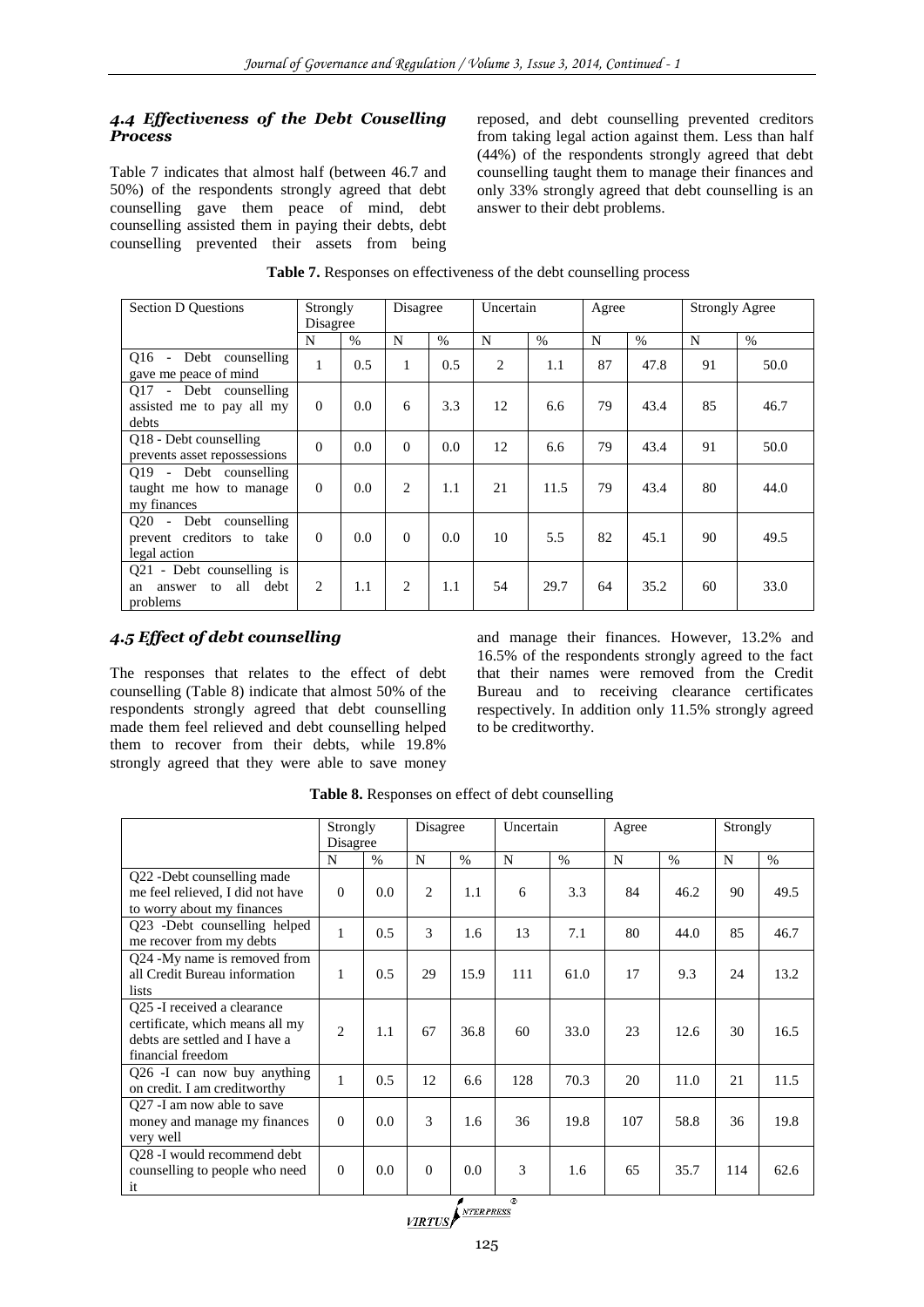#### **5. Conclusions And Recommendations**

The main purpose of this paper was to assess the role that debt counselling plays on the financial prosperity of consumers who participated in the debt counselling processes in Gauteng. After identifying that about five million South Africans were battling with overindebtedness and the fact that consumers seeking debt counselling services in Gauteng kept on increasing, an investigation was done.

This paper has succeeded (through the assistance of the debt counsellors) in obtaining perceptions about debt counselling service from the over-indebted consumers in Gauteng. The statistical analysis revealed that consumers were happy with debt counselling service provided, however consumers still need personal financial management education.

Based on the findings, it was concluded that people with low level of education and those that are between the ages of 40 and 49 are the ones who are most likely to become over-indebted. Although some of the respondents were pleased with the service they received from debt counsellors, some were discontent because their debts were increased because of interest charged, their names were not expunged from the Credit Bureau, they did not receive their clearance certificates even though they settled their debt, and they were still declared not creditworthy.

It was also concluded that debt counselling is not necessarily an answer to the debt problems nor is it an answer to teaching consumers to save money and to manage finances well.

This paper recommends that debt counsellors should include financial management education in their intervention programmes. Debt counsellors should also monitor their clients' financial prosperity after the debt counselling provision. The paper further proposes that the South African government (through DET and NCR) include the personal financial management curriculum in all educational systems to South Africans.

#### **References:**

- 1. AIA (Africa International Advisors). 2010. *A survey conducted by AIA on behalf of NCR.* Retrieved from: <http://www.ncr.org.za/pdfs/> [Accessed 11 November 2012].
- 2. Bailey, C. 2013. *Unsecured loans risky for those in debt.* Retrieved from: [http://www.iol.co.za/business/news/unsecured-loans](http://www.iol.co.za/business/news/unsecured-loans-risky-for-those-in-debt)[risky-for-those-in-debt](http://www.iol.co.za/business/news/unsecured-loans-risky-for-those-in-debt) [Accessed 19 April 2014].
- 3. Bester. L. 2013. *Lifeline for over-indebtedness.* Retrieved from: [http://www.fin24.com/Debt/News/Lifeline-for-over-](http://www.fin24.com/Debt/News/Lifeline-for-over-Indebtedness)[Indebtedness.](http://www.fin24.com/Debt/News/Lifeline-for-over-Indebtedness) (Accessed 25 August 2014).
- 4. Business Enterprises. 2012. *An assessment of debt counselling in South Africa.* Retrieved from: [http://www.ncr.org.za/publications/DC%20Impact%20](http://www.ncr.org.za/publications/DC%20Impact%20Assessment%20Report-2012.pdf) [Assessment%20Report-2012.pdf](http://www.ncr.org.za/publications/DC%20Impact%20Assessment%20Report-2012.pdf) [Accessed 2 May 2013].
- 5. Daily Industry News. 2012. *Summit reviewed indebtedness in South Africa.* Retrieved from: [http://www.bizcomm.com.](http://www.bizcomm.com/) (Accessed 31 October 2012).
- 6. Davel, G. 2010. *NCR's success stories.* Retrieved from: http://www.ncr.org.za/index.php?option=com\_content &id=98 [Accessed 15 March 2012].
- 7. De Clercq, B. 2012. *Middle-class debt trap*. Retrieved from: [http://152.111.1.87/argief/berigte/citypress/2012/11/07/](http://152.111.1.87/argief/berigte/citypress/2012/11/07/CP/3/mffDebt.html)
- [CP/3/mffDebt.html](http://152.111.1.87/argief/berigte/citypress/2012/11/07/CP/3/mffDebt.html) [Accessed 30 June 2014].
- 8. Debt Counselling Help South Africa. 2009. *Debt counselling in South Africa*. Retrieved from: http:www.debtcounsellinghelpsa.za [Accessed 20 November 2010].
- 9. De Waal, M. 2013. *South Africans are sinking under debt – and the credit amendment bill won't pull us out.* Retrieved from: http://www.dailymaverick.co.za/ article/2013-06-04-south-africans-are-sinking-underdebt-and-the-credit-amendment-bill-wont-pull-us-out/ [Accessed 16 July 2013].
- 10. De Wet, K. 2011. *What is debt counselling?* Retrieved from: http://www.callupcontact.com/b/businessprofile/ Karlien\_De\_Wet\_Debt\_Counselling/495500 [Accessed 10 December 2011].
- 11. dti (Department of Trade and Industry). 2013. *Government moves to protect consumers and assist over-indebted households*. Retrieved from <http://www.thedti.gov.za/editmedia.jsp?id=2964> [Accessed 1 September 2014].
- 12. Du Plessis, M.A. 2007. 'The National Credit Act: Debt counselling may prove to a risky enterprise', *Journal of Juridical Sciences*, 32(2):74-92.
- 13. Grayson, D. 2004. Some myths and legends in quantitative psychology. *Understanding Statistics,* 3 (2): 101-134.
- 14. Groenewald, C. 2010. *Debt counselling training in need of serious restructuring according to research*. Retrieved from: [www.compuscanacademy.co.za/press](http://www.compuscanacademy.co.za/press-room/250-debt-counselling-training-in-need)[room/250-debt-counselling-training-in-need](http://www.compuscanacademy.co.za/press-room/250-debt-counselling-training-in-need) [Accessed 20 November 2011].
- 15. Kelly-Louw, M. 2008. The prevention and alleviation of consumer over-indebtedness. *Mercantile Law Journal*, 20(2):200-226.
- 16. Moneyweb. 2013. *Capitec now offers R230 000 unsecured loan.* Retrieved from: [http://www.moneyweb.co.za/moneyweb](http://www.moneyweb.co.za/moneyweb-financial/capitec-now-offers-r230-000-unsec)[financial/capitec-now-offers-r230-000-unsec](http://www.moneyweb.co.za/moneyweb-financial/capitec-now-offers-r230-000-unsec) [Accessed 19 April 2014].
- 17. NCR (National Credit Regulator). 2010. *Survey conducted on consumer credit providers.* Retrieved from:<http://www.qualityliving.co.za/>[Accessed 2 July 2010].
- 18. NCR (National Credit Regulator). 2013. *Consumer credit market report.* Retrieved from: [www.ncr.org.za](http://www.ncr.org.za/) [Accessed 3 July 2013].
- 19. NCR (National Credit Regulator). 2013. *Take control of your finances*. Retrieved from: <http://www.ncr.org.za/publications/brochure5.pdf> [Accessed 1 September 2014].
- 20. NCR (National Credit Regulator). 2014. *Consumer credit market report.* Retrieved from: [www.ncr.org.za](http://www.ncr.org.za/) [Accessed 14 April 2014].
- 21. Pallant, J. 2010. *SPSS survival manual: A step by step guide to data analysing using SPSS.* Fourth edition. New York: McGraw-Hill.

VIRTUS